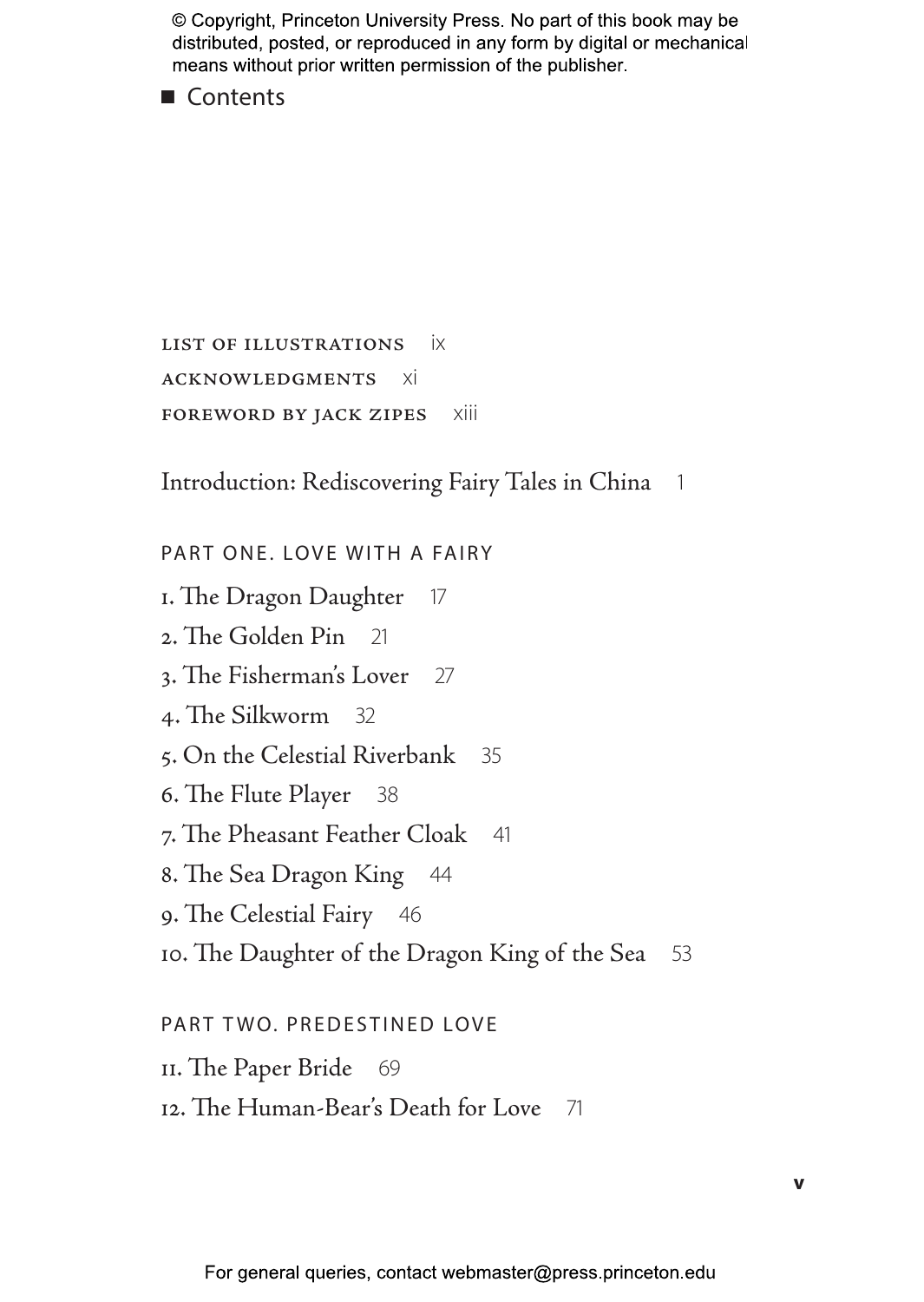- 13. The Snake Spirit 74 14. The Garden Snake 78 15. Spouses from Two Worlds 83 16. The Peasant's Wife 86 17. The Marriage of a Human and a Ghost 88 18. The Ghost Marriage 92 19. Golden Frog 95 20. The Toad Son 98
- 21. The Chicken Egg 103
- 22. No Giving Up before Seeing the Yellow River 106
- 23. The Reward of the Snake 111
- 24. Everyone Is Content 116

#### PART THREE. THE HATRED AND LOVE OF SIBLINGS

- 25. The Two Brothers 123
- 26. The Yellow Bag 127
- 27. The Two Sisters 133
- 28. The Elder Daughter 135
- 29. The Three Brothers 138
- 30. Elder Brother and Younger Brother 143
- 31. The Melon King 151

#### PART FOUR. OTHER ODD TALES

- 32. The Weird Brothers 157
- 33. After Replacing the Heart 161
- 34. The Hairy Girl on the Pine Tree 164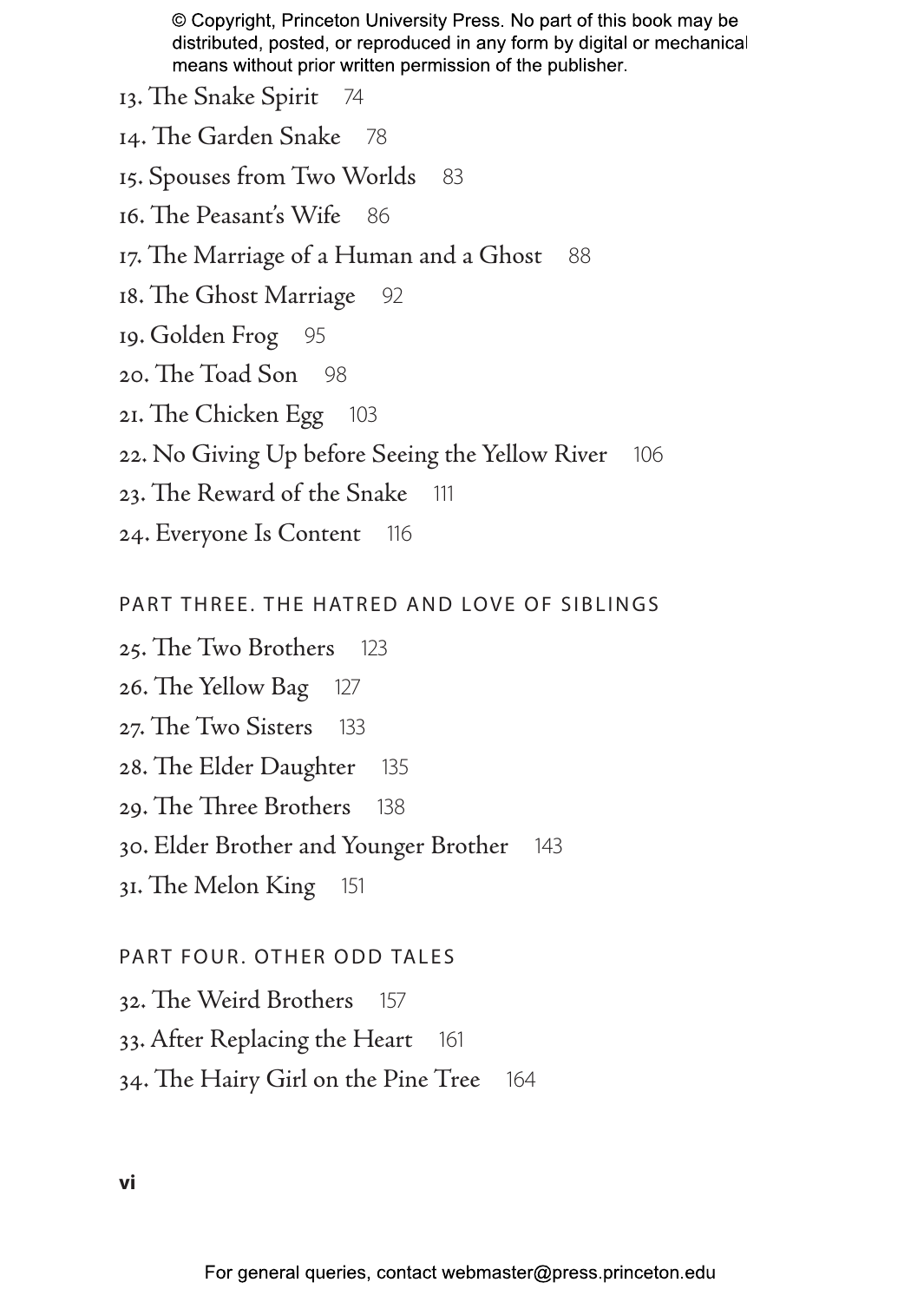35. The Shedding Winter Plum 167

36. Old Wolf 170

37. Old Wolf's Wife 181

38. Brother Moon and Sister Sun 184

39. The Ghost Brother 186

40. The One-Legged Child 194

41. The Fairy Cave 196

42. Increasing Fortune and Snatching Fortune 199

bibliographic sources and tale types 201

#### bibliography 215

# biographical notes on important writers

and contributors 219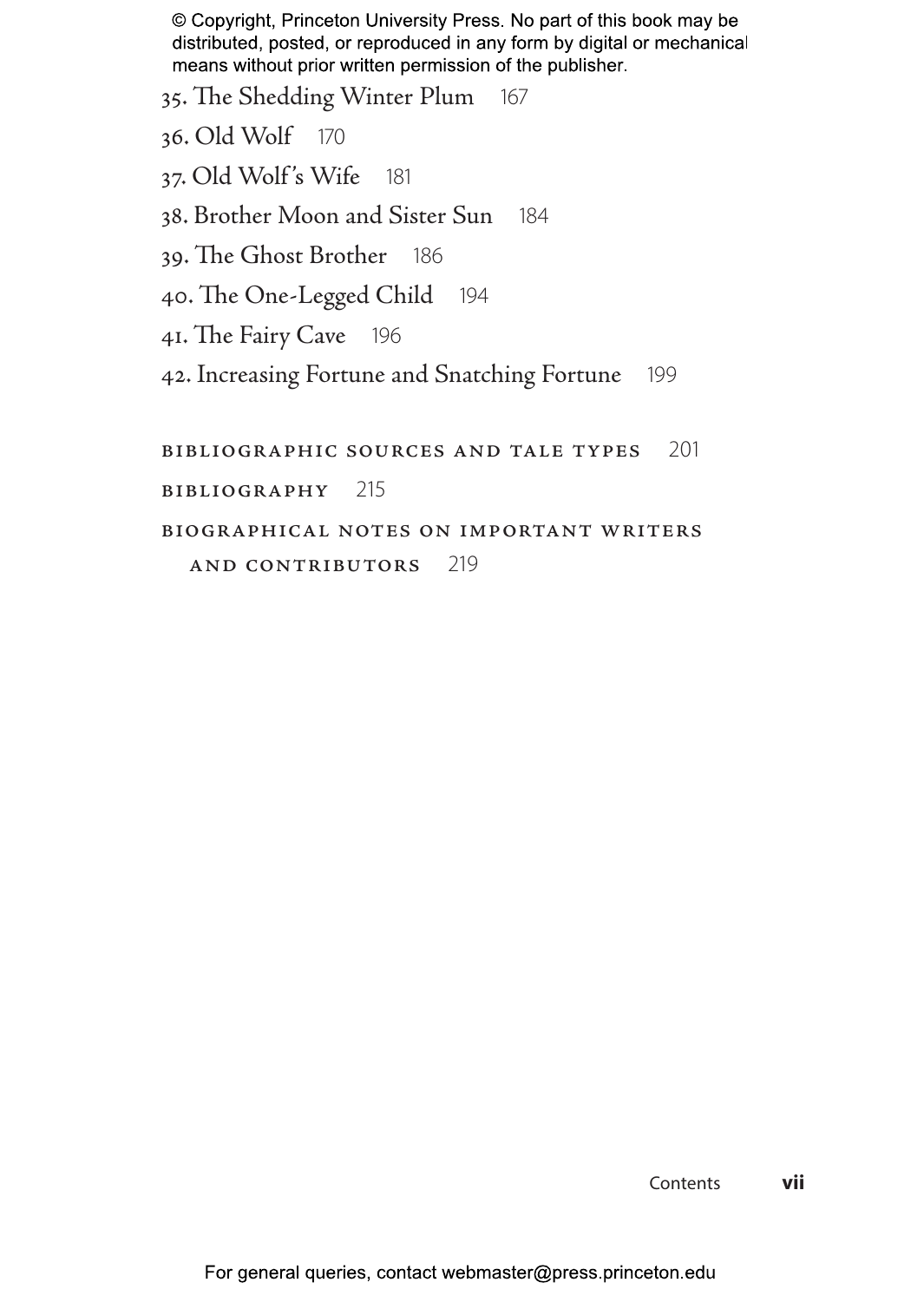■ Introduction

## Rediscovering Fairy Tales in China

Unknown in English-speaking countries, the small selection of Lin Lan tales presented here is intended to fill a gap in the international history of folk and fairy tales. In the past century or so, folklorists and fairy-tale scholars in many countries have demonstrated how widespread the influence of the Brothers Grimm has been throughout the world. If we consider that there were "Brothers Grimm" in virtually every country of the West in the nineteenth century—for example, Peter Christen Asbjørnsen and Jorgen Moe in Norway, Elias Lönnrot in Finland, Hans Christian Andersen and Sven Grundtvig in Denmark, Vuk Karadzic in Serbia, Božena Němcová in Czechoslovakia, Alexander Afanasyev in Russia, Adolfo Cœlho in Portugal, Emmanuel Cosquin in France, and Giuseppe Pitrè in Italy—it is not surprising to see a similar development in early twentieth-century China—namely, the Lin Lan tales.

The emergence of Lin Lan as the Grimms of China, however, has rarely been studied or explored inside or outside China (Zhang 2020). Consequently, this introduction is intended to provide a sociohistorical context for understanding the development of the Lin Lan tales.

The pseudonym "Lin Lan," created on July 12, 1924, was first used as a pen name by one author, Li Xiaofeng, who published a set of literary stories about a legendary figure in Chinese history. The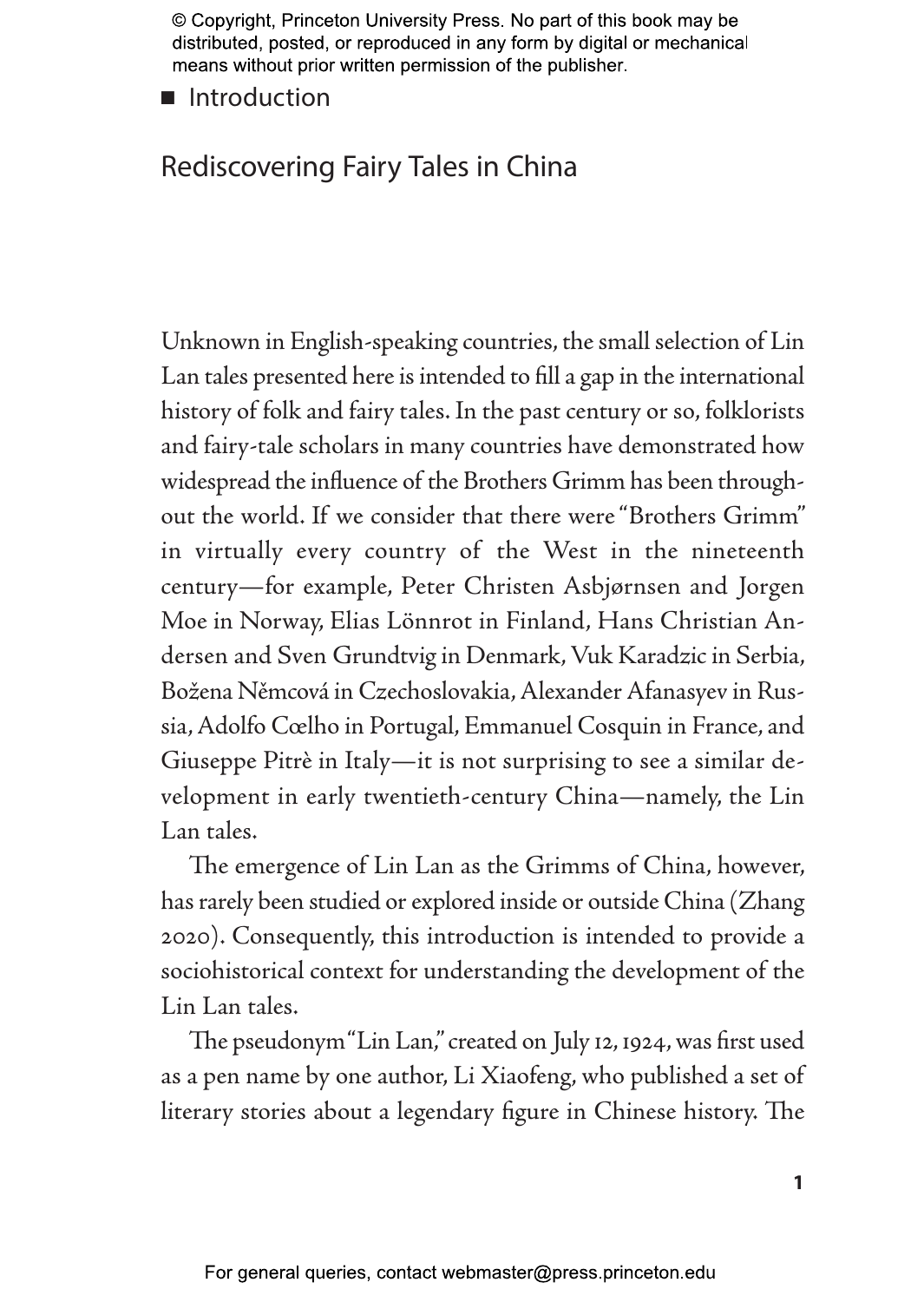success of these stories eventually led the author to work on the newly imported "genre" of fairy tales (*tonghua*, 童话), and he was later joined by several other editors and writers who shared the pen name "Lin Lan" (林兰) or "Lady Lin Lan" (林兰女士) for collecting and publishing a series of fairy tales from different parts of China.

The Lin Lan Series was published from the late 1920s to the early 1930s by North New Books (*beixin shuju*) in Shanghai, which also published many important works by the leading literary figures at that time, including Lu Xun (鲁迅, 1881–1936). The series was divided into three subgenres: *minjian chuanshuo* (folk legends and tales), *minjian tonghua* (folk fairy tales), and *minjian qushi* (comic folk tales), with a total of 43 volumes containing nearly one thousand tales. All of the tales were provided by informants, who collected the tales from oral storytellers in different parts of China in response to a call from the publisher, as the Brothers Grimm did in 1815. Each volume was about one hundred pages, containing approximately twenty tales. Many of these volumes were reprinted, sometimes several times, indicating that most of the children in urban schools were familiar with these tales in the early part of the twentieth century.

Eight volumes out of the series were categorized as "folk fairy tales." The concept of "fairy tale" was introduced to China at the turn of the twentieth century, along with such terms as "folklore" and "nationalism." This concept was then further developed through the translation of fairy tales or *Märchen* from Europe; the publication of tales collected in China; and the creation of Chinese *tonghua* imitating the form of European fairy tales with content adapted from Chinese tales.

In 1909, *tonghua* was first used in China as the title of a series of publications, edited by Sun Yuxiu (孙毓修, 1871–1922), in which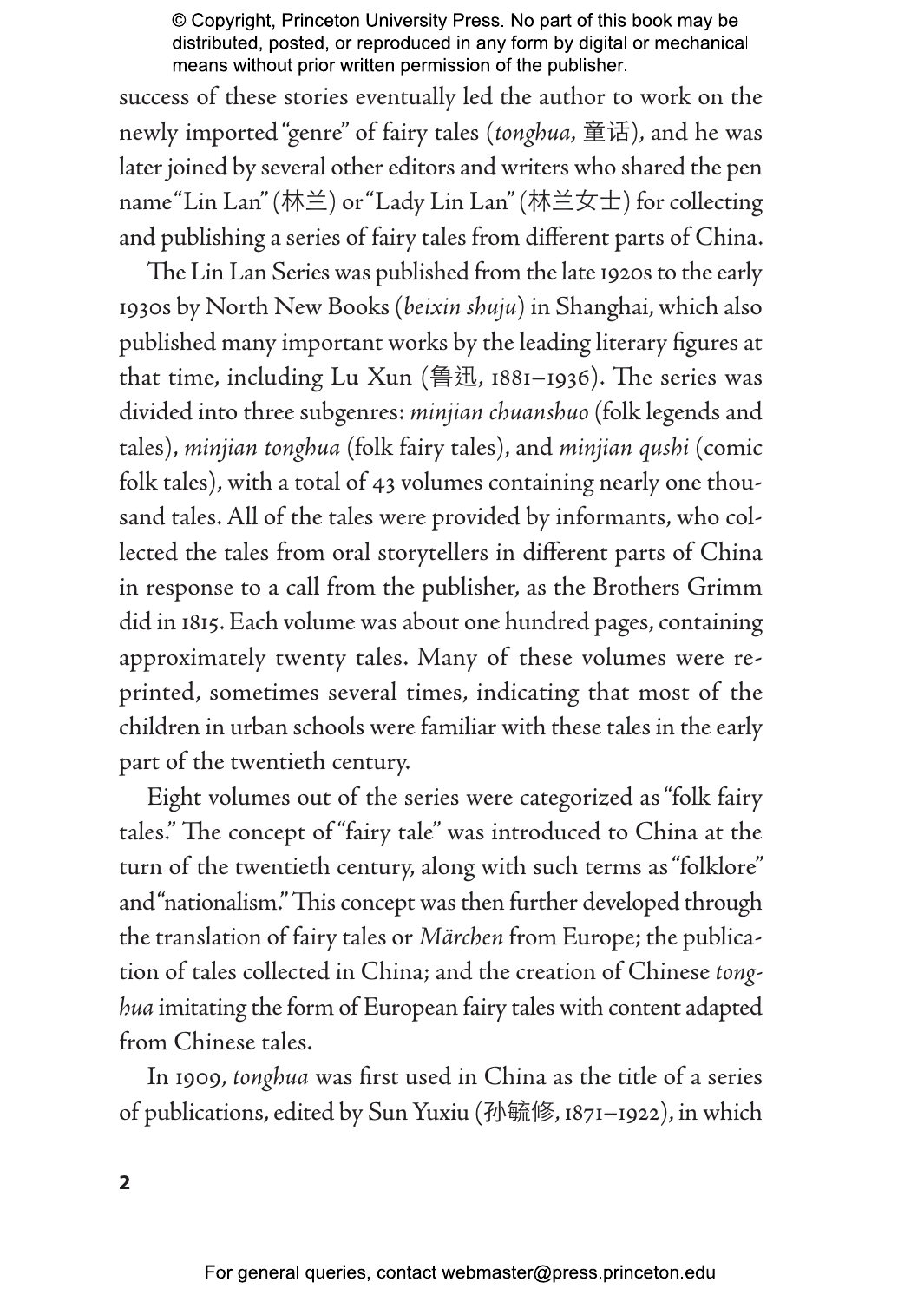European fairy tales served as examples of the literary tradition. Sun thus created a new category in publications and library catalogues. Today, Sun Yuxiu is heralded as the father of "Chinese *tonghua.*" His ultimate goal was to promote "children's education," as other intellectuals and writers had done, such as Zhou Zuoren (周作人, 1885–1967), who introduced the term *minsu* (folklore; folk customs) to China in 1913, and who translated fairy tales by Oscar Wilde, Hans Christian Andersen, the Brothers Grimm, and other authors in the 1910s.

By the 1920s, *tonghua* became widely accepted as a new genre of literature (that is, folk literature). During this period, leading Chinese scholars absorbed ideas and influences from both Europe and Japan. Both Lu Xun and his younger brother Zhou Zuoren spent some years in Japan and knew the leading Japanese folklorists. As a result of their work, the efforts of the extensive New Culture Movement made people more aware of Chinese folk literature. In particular, *tonghua* produced by Chinese writers were gradually accepted and welcomed by large segments of Chinese.

In addition to the great popularity of the series, there are three significant reasons that "Lin Lan" should be regarded as "the Grimms of China": (1) the influence of the Grimms on the Lin Lan Series; (2) the exemplary dedication of the series to the oral tradition of the lower classes; and (3) the social and literary impact in historical perspective.

When the Brothers Grimm began to collect folk and fairy tales with a clear goal of searching for the true voice of the folk and the pride of their culture and history, the Prussian-dominated German Empire was in a crisis that eventually led to the establishment of the German Confederation (1815). It was during the rise of Germany as a nation-state that the first edition of *Kinder- und Hausmärchen*

Introduction **3**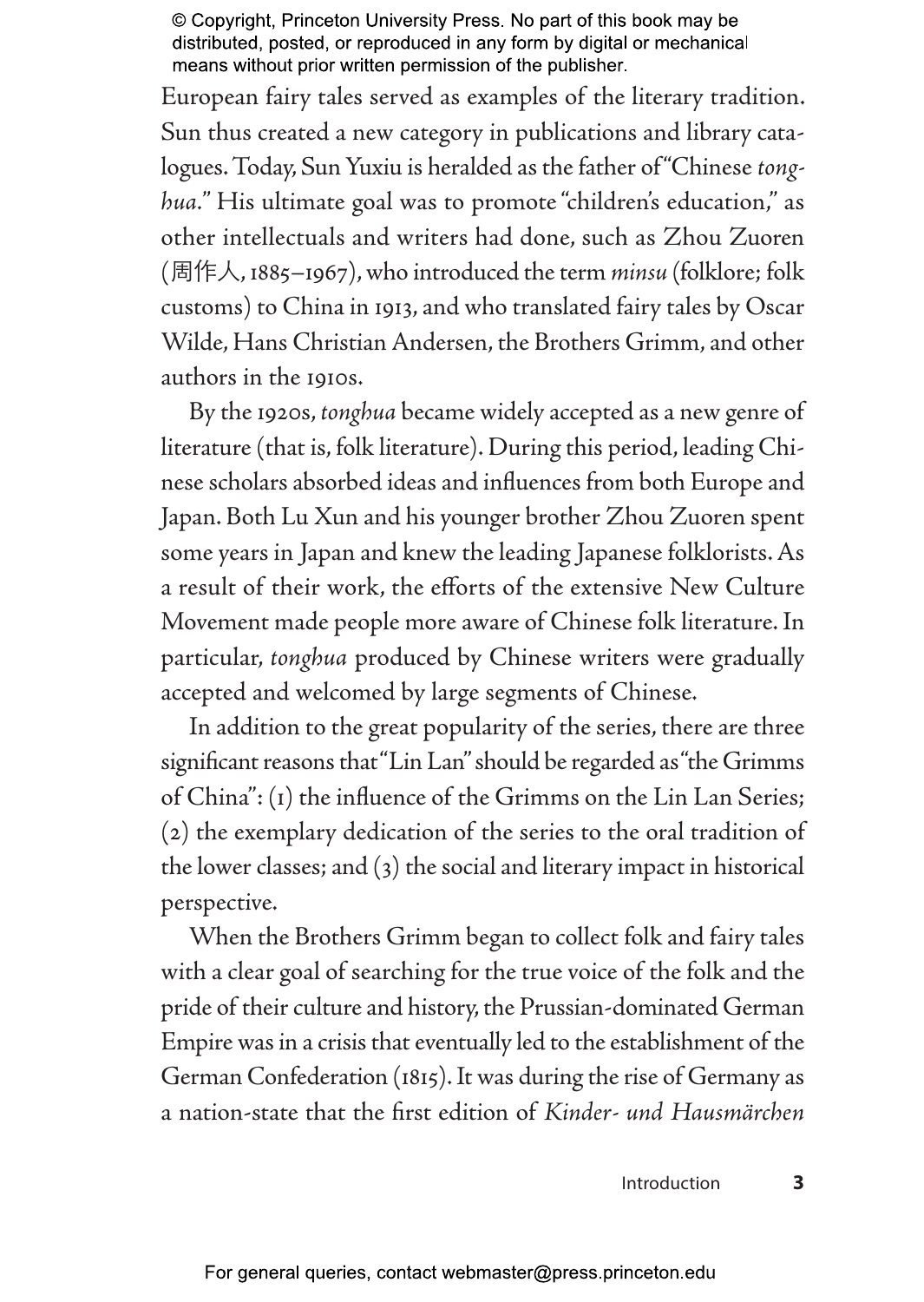(*Children's and Household Tales*) was published (1812–1815), which doubtlessly helped create support for a unified nation.

In this sense, the Grimms developed what can be called "the Brothers Grimm spirit." As Jack Zipes has written, "the Grimms hoped to find great truth about the German people and their laws and customs by collecting their tales, for they believed that language was what created national bonds and stamped the national character of a people" (Zipes 1987: xxviii). This spirit was also part of a romantic nationalism that was characteristic of German ideas in the eighteenth and nineteenth centuries. It was this spirit that became a driving force for many countries seeking to maintain their cultural traditions by establishing the sources and roots of a national culture. It was precisely for this reason that the Lin Lan phenomenon took place in China in the early twentieth century.

The effort to record oral tales from storytellers—that is, the common people—was the principle behind the Lin Lan Series, more so than in other similar collections published in China. There is clear evidence that the Lin Lan creators, like the literati at that time, knew a good deal about the Brothers Grimm's 1815 letter "Circular wegen der Aufsammlung der Volkspoesie" (Circular-Letter Concerned with Collecting of Folk Poetry), along with the second volume of the first edition of *Kinder- und Hausmärchen*, which recognized the status of ordinary storytellers and the scope of their efforts to collect tales. In this sense, the Lin Lan Series was exemplary.

Even from a contemporary viewpoint, the Lin Lan Series has contributed greatly to the continuity of the oral and literary traditions in China, linking the previous oral and written records to those that are retold today. Tale-type and motif studies demonstrate that the fairy tales in the Lin Lan Series not only mediated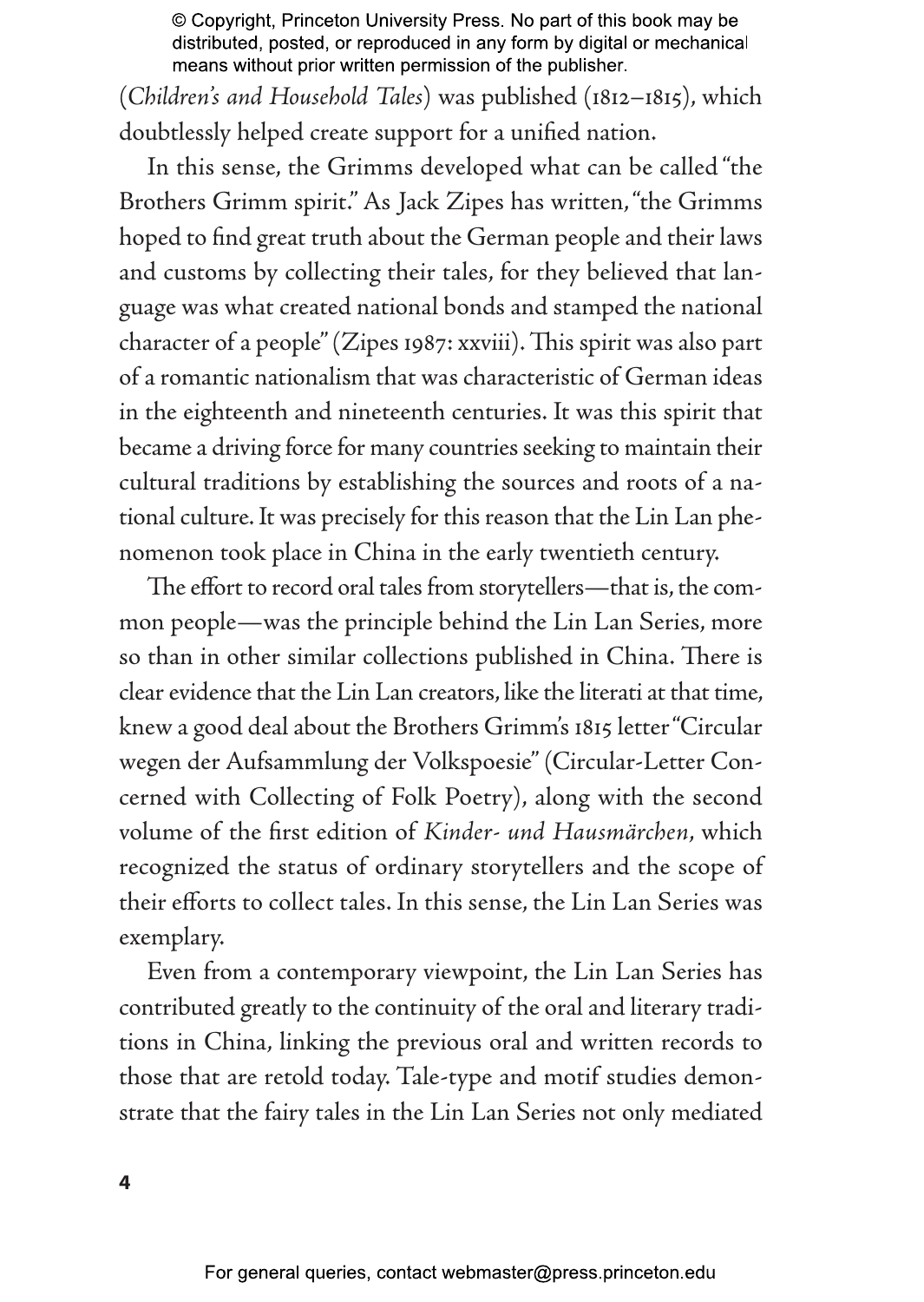between the oral and literary traditions but also stimulated the rise of Chinese *tonghua*. For example, the publication of the bestknown indigenous *tonghua*, *The Strawman* (*Daocaoren*, 1922) by Ye Shengtao (叶圣陶, 1894–1988), marked the first success of Sinification under the influence of Andersen's "The Steadfast Tin Soldier."

While many others published folk and fairy tales in the early twentieth century in China, the Lin Lan Series emerged at a unique historical moment and played an essential role in the continuity of collecting and publishing folk and fairy tales at the time. This was owing to several factors. The first is that North New Books was perhaps the most influential publisher during the New Culture Movement, thus promoting modern literature. It published books by Lu Xun, considered the most prominent writer in twentieth-century China, and by his brother Zhou Zuoren, a key figure in the development of folklore and the fairy tale in China who also became a member of the Lin Lan team. The editor-inchief of North New Books, Li Xiaofeng (李晓峰, 1897–1971), was Lu Xun's closest student and friend, and used Lin Lan as a pen name for some publications. Another factor is the content of the fairy tales and their role in the transmission of the oral and literary traditions in China.

Important social and economic factors also contributed to the emergence of the Lin Lan phenomenon. The May Fourth Movement in 1919 certainly encouraged the Chinese to reflect on the domestic history that led to the "backwardness" of China. Chinese elites sought to advance the nation through a "new culture" (represented by Western science, technology, and ideas in contrast to the traditional Confucian values and lifestyle). The new vernacular speech (*baihua*, 白话) also promoted new ideas through publication.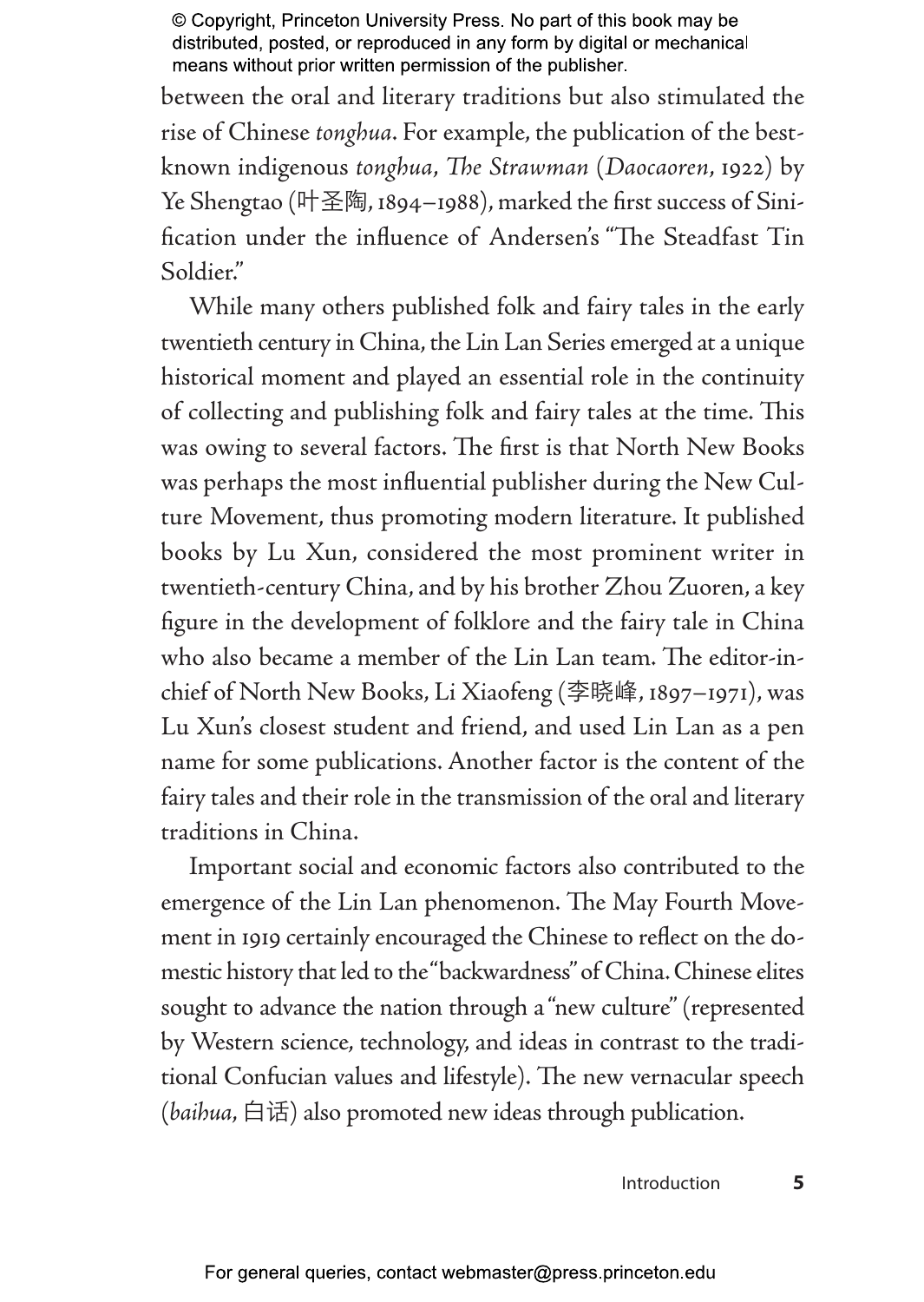The need for "the Brothers Grimm spirit" in China initiated the New Culture Movement, including the Ballads Movement. In the twenty-first century, a revival of academic interest in the Lin Lan phenomenon has resulted in efforts to safeguard the Intangible Cultural Heritage (ICH) and the reconstruction of China's national identity.

When the name Lin Lan first appeared in 1924, it clearly was the pen name of Li Xiaofeng, a student of philosophy at Beijing University, who graduated in 1923. He was one of the founders of a publishing house named New Wave Press (*xinchaoshe*). Soon after he published the literary stories mentioned here, he changed the name of the press to North New Books and moved to Shanghai. He continued using the pen name Lin Lan to publish other stories until 1925. At the same time, Zhao Jingshen (赵景深, 1902–1984), who was then a leading scholar of fairy-tale studies, became Li's business partner. In 1928, Li invited Zhao to come to Shanghai to work with him, and paid his travel expenses. In April 1930, Zhao married Li's younger sister, Li Xitong (李希同), and, in June, he became the editor-in-chief of North New Books.

Soon after Zhao arrived in Shanghai, he took charge of the designing and publishing of the Lin Lan Series. By then, he had already published some important works about *tonghua* and established himself as one of the genre's most important scholars. Indeed, it was through their common interest in *tonghua* that Li and Zhao began their close collaboration. For instance, one of their major accomplishments was the translation of the Grimms' *Kinder- und Hausmärchen* in 1932. Two years later, Zhao published his first book on drama, which marked a change in his research interests, and he never published anything on *tonghua* thereafter. This might be a key reason that the Lin Lan Series ended in 1933.

**6**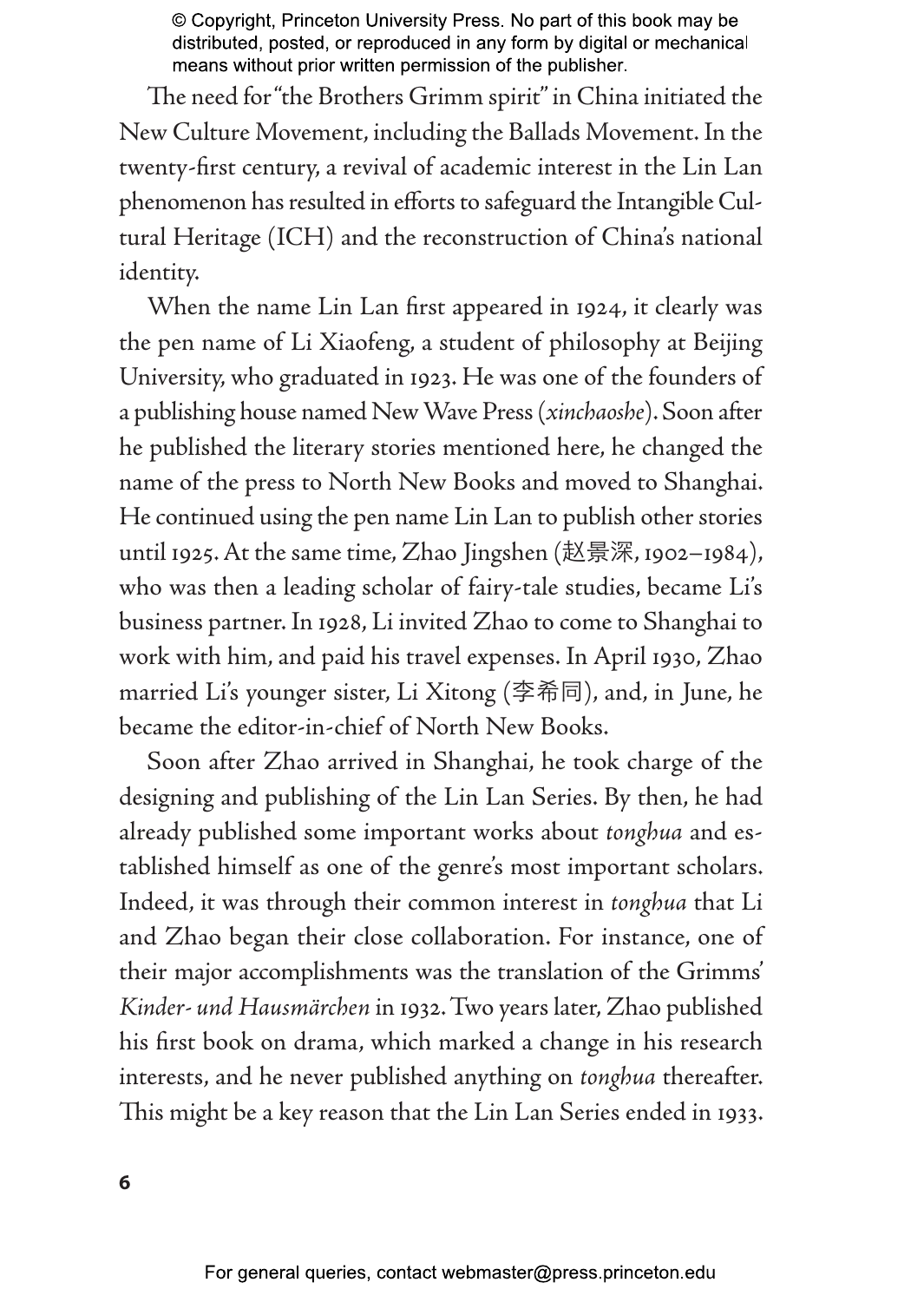Working as a team, Li was initially the strategist and Zhao was the editor-in-chief, assisted by other editors. Based on this history and personal experience, folklorist Che Xilun, who was Zhao's student in the 1960s, reasoned that Lin Lan was the name used by Li and Zhao, along with others involved in the publication of the Lin Lan Series at North New Books. Che also recalled that Zhao once introduced Li's wife, Cai Shuliu (蔡漱六, 1900–?), to him as Lin Lan—partly because she also worked as an editor at North New Books, and partly because she embodied (Lady) Lin Lan herself. In fact, when the Lin Lan Series became popular, readers demanded to see Lin Lan, who was assumed to be a female based on the name, and Cai Shuliu was chosen to represent the fictional author in public. Decades later, Cai Shuliu confirmed that Li used the name Lin Lan and even suggested changing her name to Lady Lin Lan (*Lin Lan nüshi*).

Indeed, during the early twentieth century it was fashionable for Chinese elites to publish literary works with a female name or title. It seems reasonable to guess that, on certain occasions, Lin Lan was the name used by a team of two or more people, but on other occasions, Lin Lan was the pen name of one particular person in charge of editing a particular tale or collection.

Furthermore, some of the contributors to the Lin Lan Series were also editors and authors of other volumes of fairy tales published by North New Books. Sun Jiaxun, for example, contributed the tales "After Replacing the Heart" and "The Golden Pin," but as an editor also published other volumes of fairy tales for children in the 1930s.

To some extent, it is no longer as meaningful to identify which writers and editors were part of Lin Lan as to understand the symbolism of Lin Lan in promoting the fairy-tale genre in China and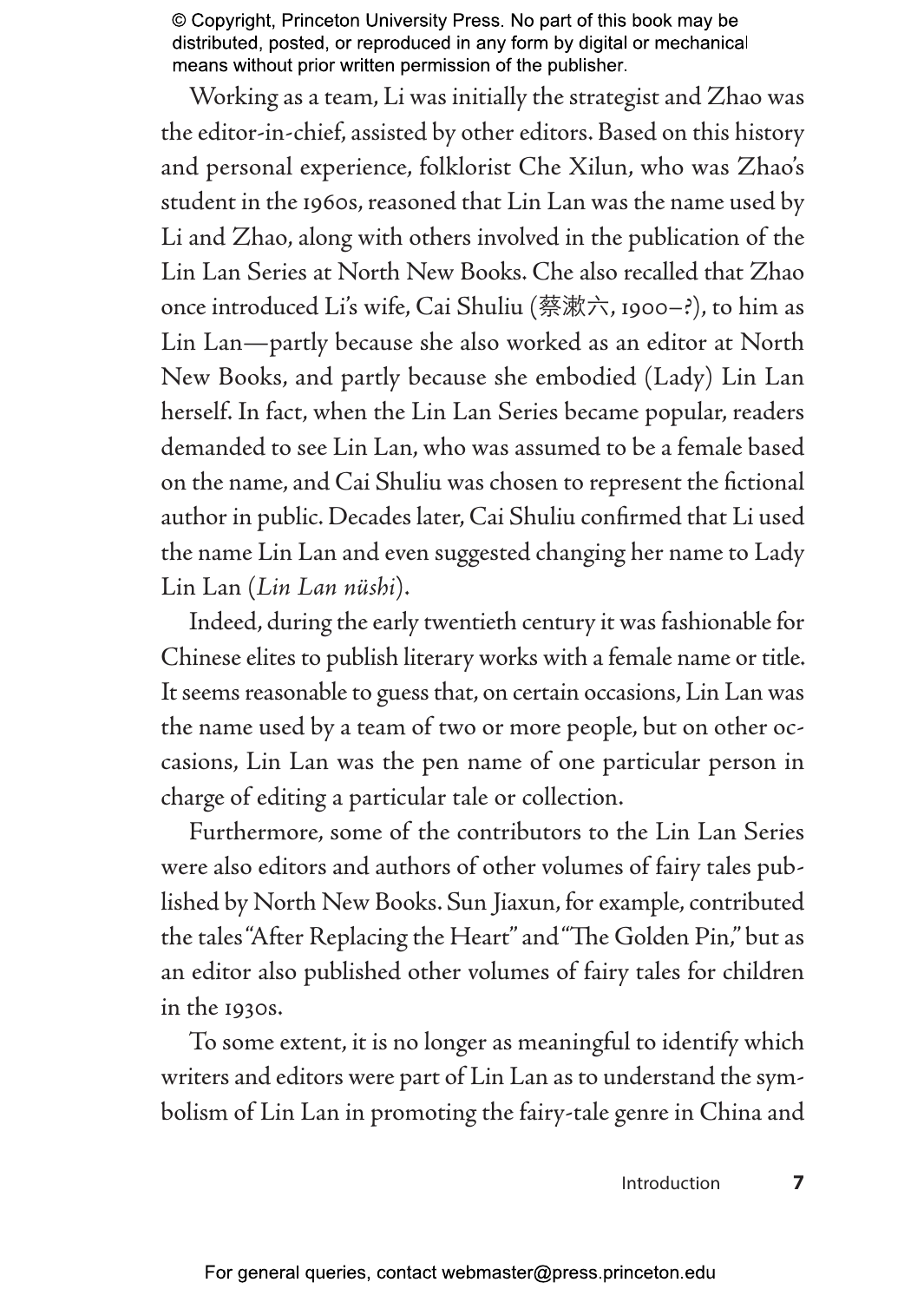introducing European fairy tales to the Chinese, especially to young people growing up from the 1920s to the 1940s. The tales helped them to gain a sense of their cultural roots through unique Chinese tales that aroused national pride, and led many to fight in the Sino-Japanese War for national independence in the 1930s to 1940s.

The Brothers Grimm and the Grimms of China had many similarities—among them the spirit of creating a national identity, the principles of collecting folk and fairy tales, and the social and literary impact—but two differences deserve to be mentioned as well.

One difference concerns religion. The Brothers Grimm had clear religious sentiments. To a certain extent, as Jack Zipes writes, "Wilhelm Grimm (more than Jacob) revised and altered most of the tales over a period of approximately forty years to make them more graceful and suitable for children and a proper Christian upbringing" (Zipes 1987: xxviii). By contrast, Lin Lan, whether as an individual or a team, reflected an inclusive Chinese polytheist tradition. The editors were attached to modernism and nationalism almost as a faith, although some tales expressed Confucian ethical teaching and the Buddhist "karma" idea.

The other difference concerns the pivotal role of the projects themselves. The Grimms published, often for the first time, tales that were "a few hundred years old before they had been gathered and told by the Grimms' informants," passed down through oral tradition (Zipes 2013: xxiii). In contrast, most of the Lin Lan tales (or tale types) can be found in historical records and are still told in contemporary everyday life. The Lin Lan tales transmitted literary as well as oral tales and also played a particular role in promoting vernacular speech in the early twentieth century, even though the name of Lin Lan is little known today.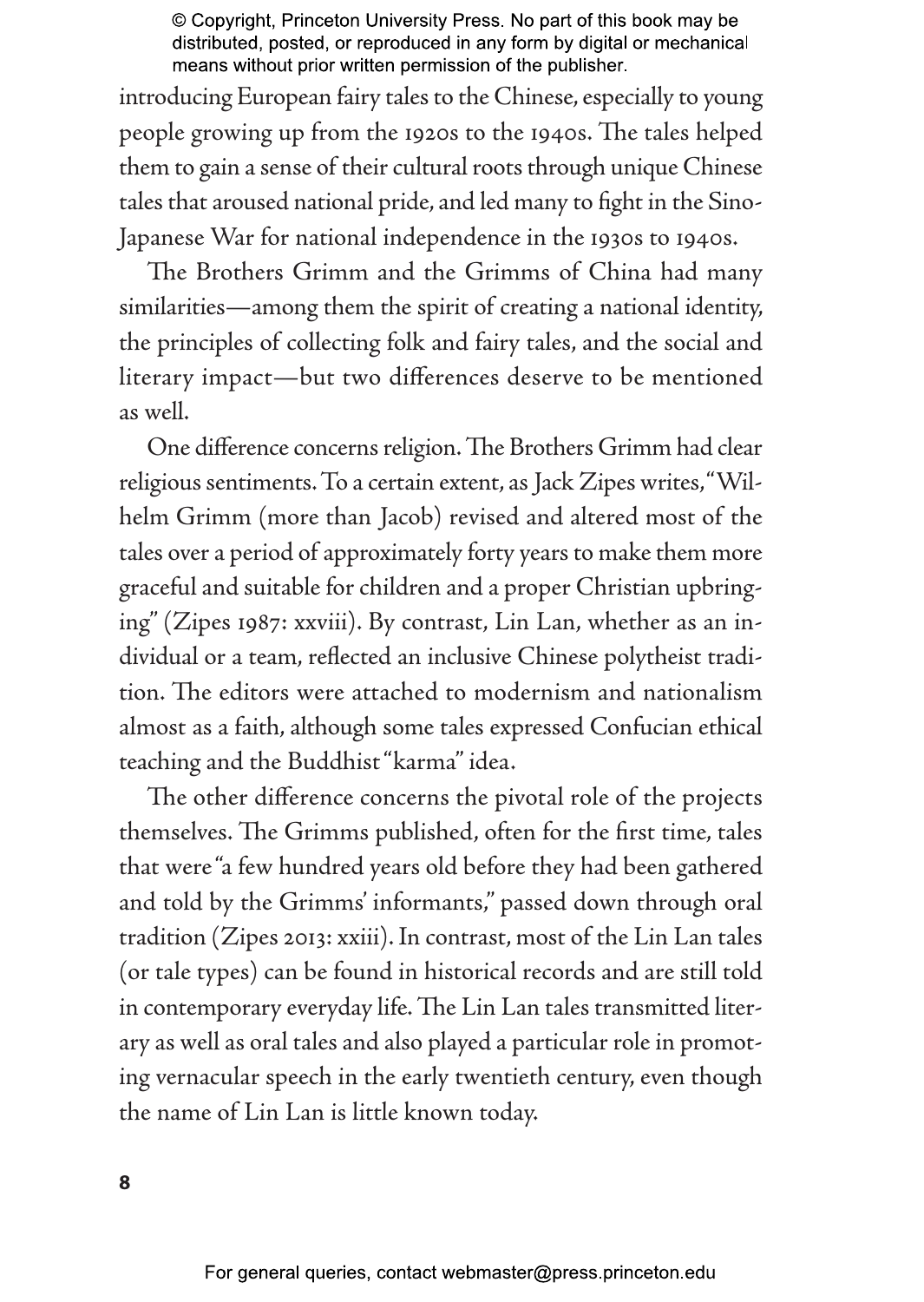The foremost value of the Lin Lan Series lies in the preservation of tales from particular regions during a particular time in Chinese history. Besides the social and political impact, these tales bear the personal marks of the storytellers who kept them in their memory and told them for a purpose.

The history of collecting and publishing oral tales and songs dates back to some of the earliest extant documents in Chinese, such as *The Book of Songs* (*Shijing*, ca. eleventh century to sixth century BCE), a collection of folk songs, and *The Classic of Mountains and Seas* (*Shanhaijing*, ca. third century BCE to third century CE), a collection of myths. These classics recorded many popular myths, fables, jokes, tales, and legends that often were used as analogies for political advice. From then on, folk tales were written down or compiled in each dynasty in Chinese history, forming a literary instead of an oral tradition.

In the long history of collecting tales, a few collections are of special relevance to this book. *Youyang Zazu*, a thirty-volume collection produced by Duan Chengshi (段成式, 803–863), categorized its tales by such genres as *zhiguai* (strange/wonder/ghost tales) and *nuogao*, a Daoist term for summoning ghosts and spirits, including the Chinese "Cinderella" tale (Ye Xian, 叶限) ATU510A, first introduced to the West by R. D. Jameson (1932).

Another collection, *Yi Jian Zhi* by Hong Mai (洪迈, 1123– 1202), which contains more than 2,700 tales, is one of many literary collections or anthologies that demonstrate the continuing history of collecting and publishing tales in China. Approximately one hundred of its tales can be defined as complete folk tales or legends, including several tales about snake spirits that can be defined as fairy tales, which are also seen in the Lin Lan Series.

Introduction **9**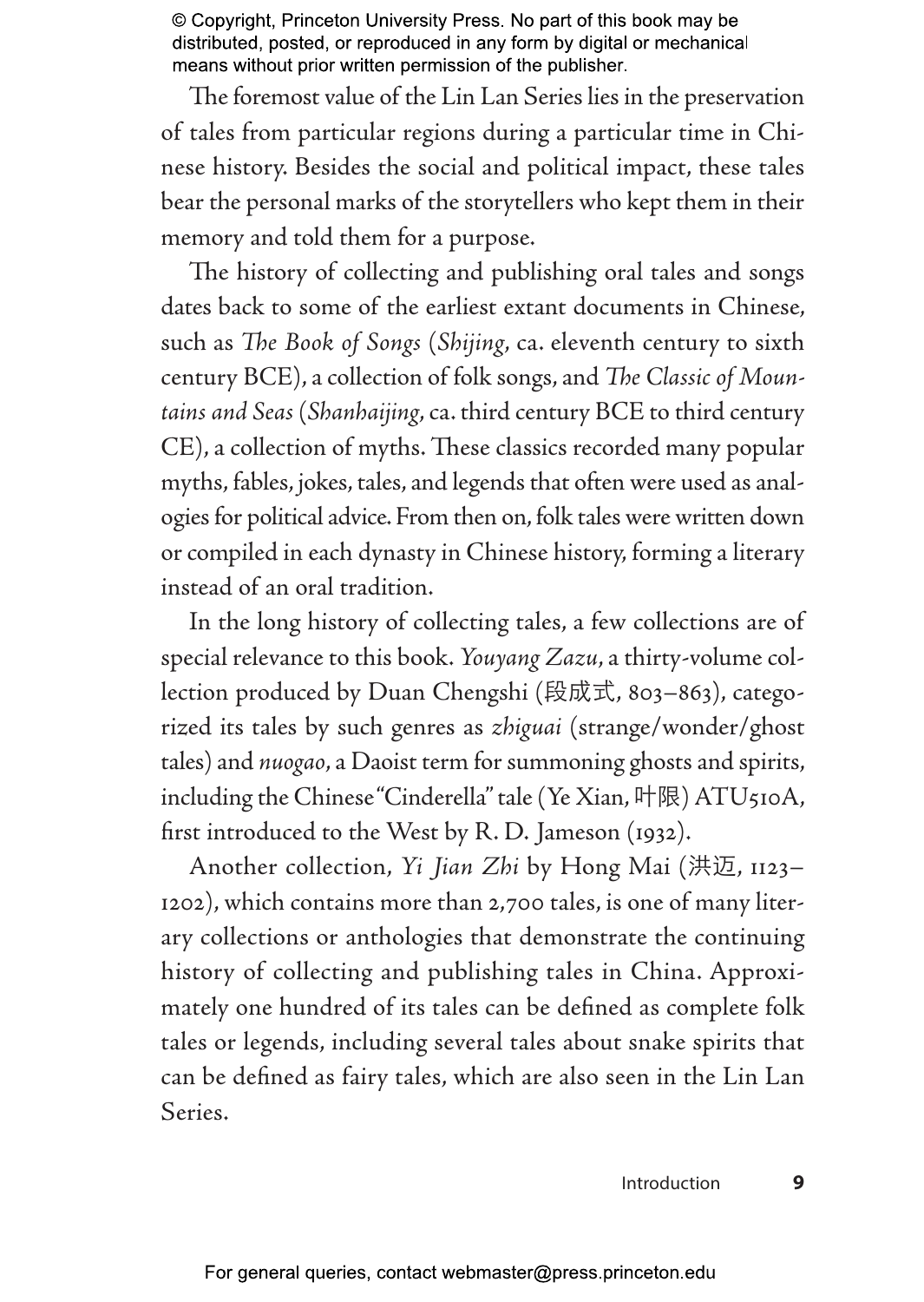"The Snake Wife" is a common theme in Chinese folk and fairy tales, as seen in both the ancient records and the Lin Lan Series. Through extensive studies of Chinese and non-Chinese tales, however, folklorist Nai-tung Ting came to the conclusion that this type was initially formed in Western Asia or Central Asia, where there was no such practice as snake worship, and that it later entered India, Western Europe, and then China as a very common tale type or theme represented by "The Story of White Snake" (*baishe zhuan*) (Ting 1974; Liu 2017: 308–309). In this collection, "The Garden Snake" and "The Snake Spirit" are two variants of this tale type.

The tradition of collecting and publishing tales was greatly hampered during the eighteenth and nineteenth centuries in China, largely owing to wars and other social upheavals. The Lin Lan Series in the early twentieth century, along with the New Cultural Movement and the introduction of folklore and fairy tales in China, therefore played an important role in continuing that tradition.

The Sino-Japanese War and civil war in the 1930s to 1940s in China put an end to the rising trend of folklore studies of the 1920s and 1930s, but the establishment of the People's Republic of China in 1949 provided an opportunity for folklore studies to "serve the people." In 1957, the China Folk Literature and Art Society recommended that folklore studies should be continued as a part of the construction of the New China. A wave of collecting and publishing folk and fairy tales followed during the 1950s and 1970s, but it was limited to the "proletarian" working-class literature—that is, stories by workers and peasants praising the new society, along with a wave of translated Russian fairy tales. While the collection of local tales continued in many regions, tales often were edited or rewritten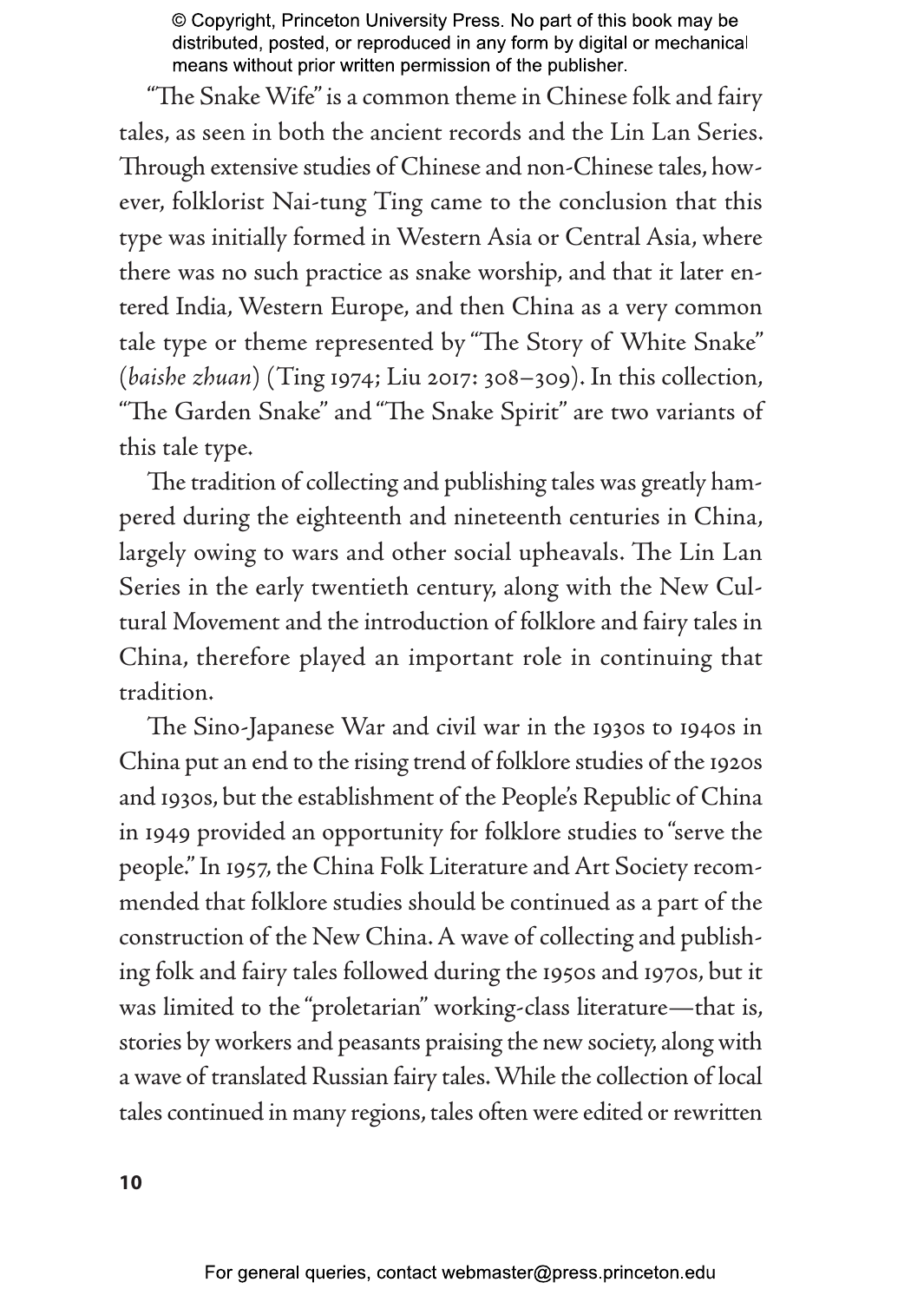by the collectors. Other than these narratives, most traditional tales were labeled as "superstitious" and were suppressed in public life.

It was in this particular social context that the Lin Lan Series disappeared from public and academic life. Aside from ideological issues, there were practical factors: the New China after 1949 began to promote a new standard and simplified writing system (*jiantizi*) in order to let the common people learn to read and write. The format of printing in newspapers and books officially changed from a vertical line to a horizontal line, which eliminated the possibility of reprinting from previous editions of older books in mainland China. In Taiwan, however, the traditional writing (*fantizi*) and format of printing remained unchanged, which enabled the publication of two reprints of selected Lin Lan tales, in 1971 and 1981.

The reestablishment of the China Folklore Society in 1983 reflected a change of social and academic climate in China. From 1984 to 2009, the Ministry of Culture initiated the national project to publish the *Grand Collection of Folktales*, *Grand Collection of Ballads and Songs*, and *Grand Collection of Proverbs*. These three grand collections include 298 volumes at the provincial level and more than 4,000 volumes at the county level, along with numerous unpublished archival materials. Similar projects, though at a smaller scale, have been conducted with a focus on certain regions, historical periods, or themes.

Many tales in the Lin Lan Series are not only variants of the previous written records, as discussed earlier, but also directly related to oral storytelling. In addition, the tales reflect the many cultural differences between the tales of the Brothers Grimm and the tales of the Grimms of China. While many European fairy tales are related to hunting in forests, the Lin Lan series depicts agricultural life in China, with tales told in the rice fields or next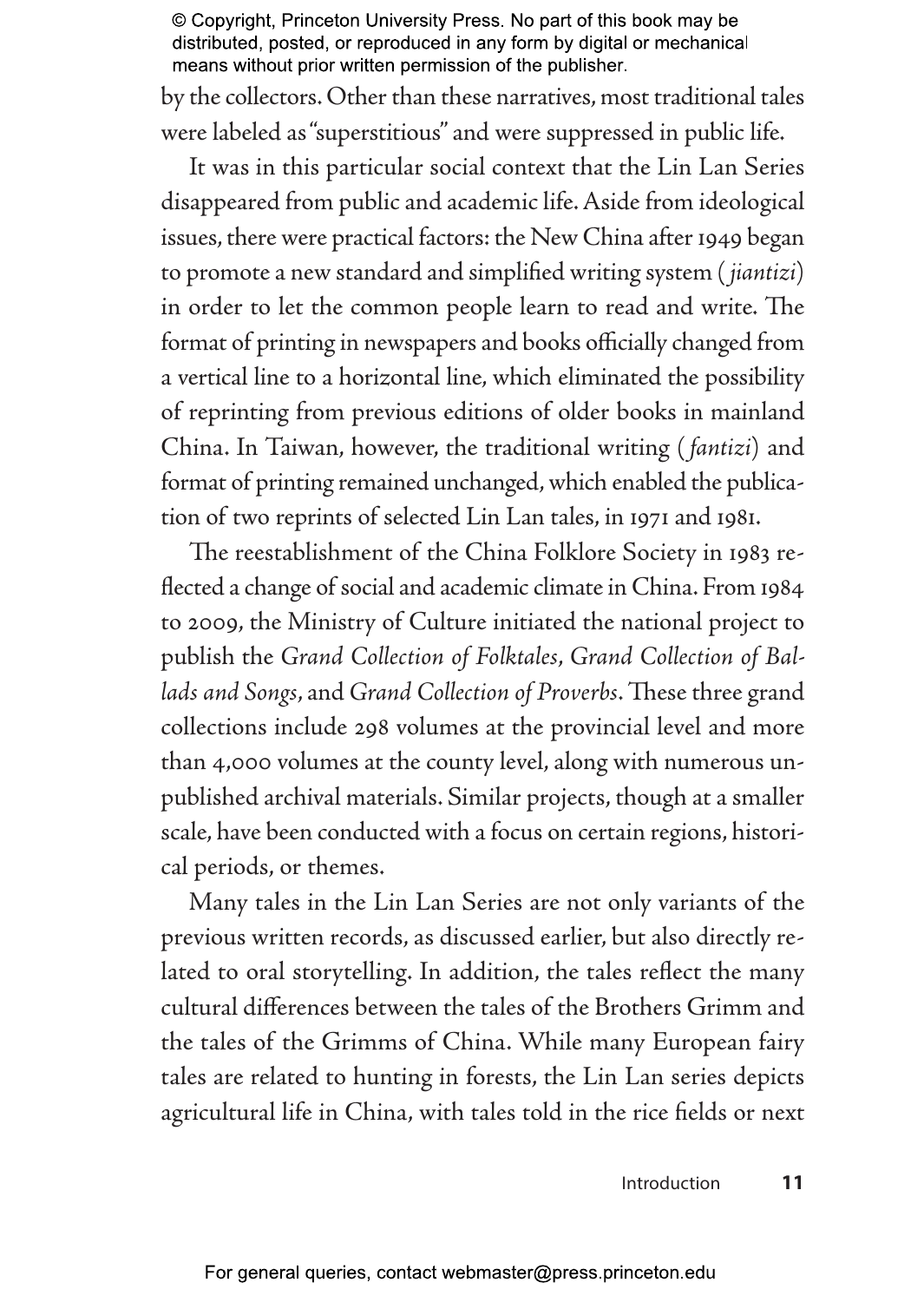to the stove. Protagonists in the Western tales are mostly hunters, traveling princes, or princesses asking questions, but those in Lin Lan's tales are mostly peasants, cooking girls transformed from garden snails or snakes, weavers, or dragon daughters who can build houses. The helpful creatures in Western tales are mostly forest animals like the wolf, the deer, or the eagle, but those in Lin Lan's tales are plowing cows, dogs, or domestic cats. In the Brothers Grimm tales, breaking taboos to obtain treasures reveals the spirit of the hunting culture, whereas in Lin Lan's tales breaking taboos is often related to losing treasure and credibility. Overall, the Lin Lan Series reflects the Chinese agricultural mentality and different values owing to different religious beliefs.

This present selection is intended to provide a complete and original picture of what the Lin Lan phenomenon signified in early twentieth-century China. Although the selection contains only about ten percent of the tales categorized as fairy tales in the Lin Lan Series, not to mention many tales from other categories, these tales indicate the richness and diversity of the oral and literary traditions in China.

The purpose of this collection is to restore the role of Lin Lan in the development or evolution of fairy tales in China, specifically in the 1920s and 1930s. It was the concept of the fairy tale that connected China to the West in form, particularly to the Brothers Grimm, as well as the nationalistic spirit in ideas behind the form.

The current collection thus highlights how fairy tales were understood, told, and discussed in China at that time. I have divided this collection into four parts to demonstrate similarities and differences between Chinese and European tales. For example, part 3, "The Hatred and Love of Siblings," shows the commonality among tales from all cultures, whereas part 2, "Predestined Love,"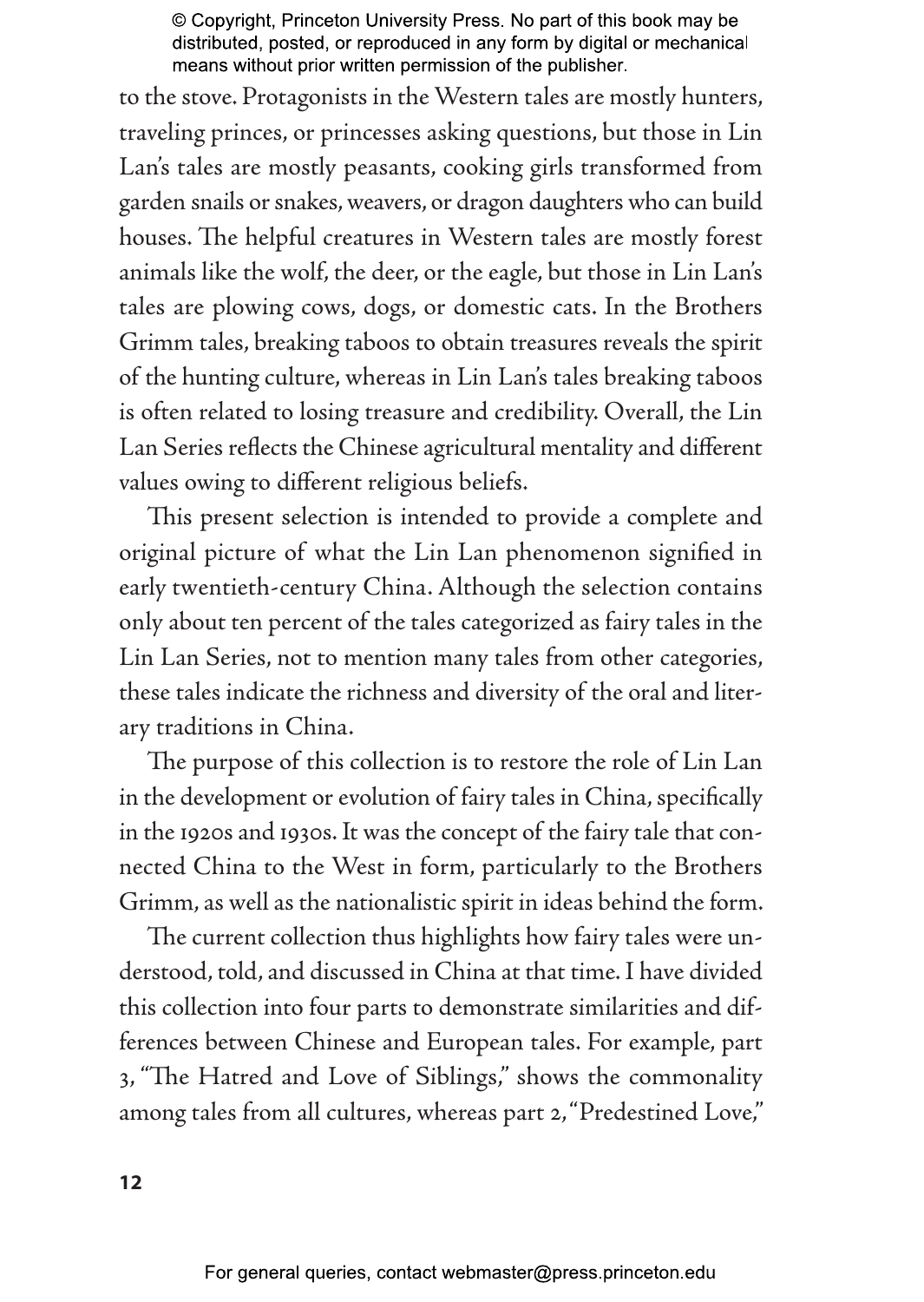represents Chinese notions of ghosts/souls as well as ethics and values concerning family. These tales were all selected from the original Lin Lan Series, which was published on a rolling schedule—as the tales were collected, they were roughly divided into fairy tales and legends and so on, and then published. (For more details, see the sections "Bibliographic Sources and Tale Types" and "Biographical Notes on Important Writers and Contributors," at the end of this book.)

The forty-two tales collected here are published for the first time in English, except for four included in a collection by Wolfram Eberhard (1937a), which I have retranslated. All of the translations are meant to be colloquial and to retain the flavor of the original Chinese stories. In my translating Chinese into English, whether classic and modern academic text or literary and everyday speech, I have followed two principles: (1) to be faithful to the meaning of the Chinese text, and (2) to adapt the Chinese style so that it resonates in English.

"Chinese" in this discourse refers essentially to the Chinese language—that is, all of the tales in the Lin Lan Series were told in Chinese (some were in dialects), and recorded or printed in Chinese (standard writing system), though the regions represented in the tales were mostly the provinces in South and Central China.

To ensure readability, I have tried to avoid footnotes or endnotes by either providing explanatory translations or adding annotative words in brackets. Some culturally distinctive expressions are translated to retain the original meaning with some "uniqueness," while avoiding direct association with the Western tradition. For example, in tale 6, the Chinese *wanyinghe* (万应盒, literally, "tenthousand-answers box") and *ruyibang* (如意棒, literally, "as-youwish stick") are translated respectively as "an All-Promise Box" and